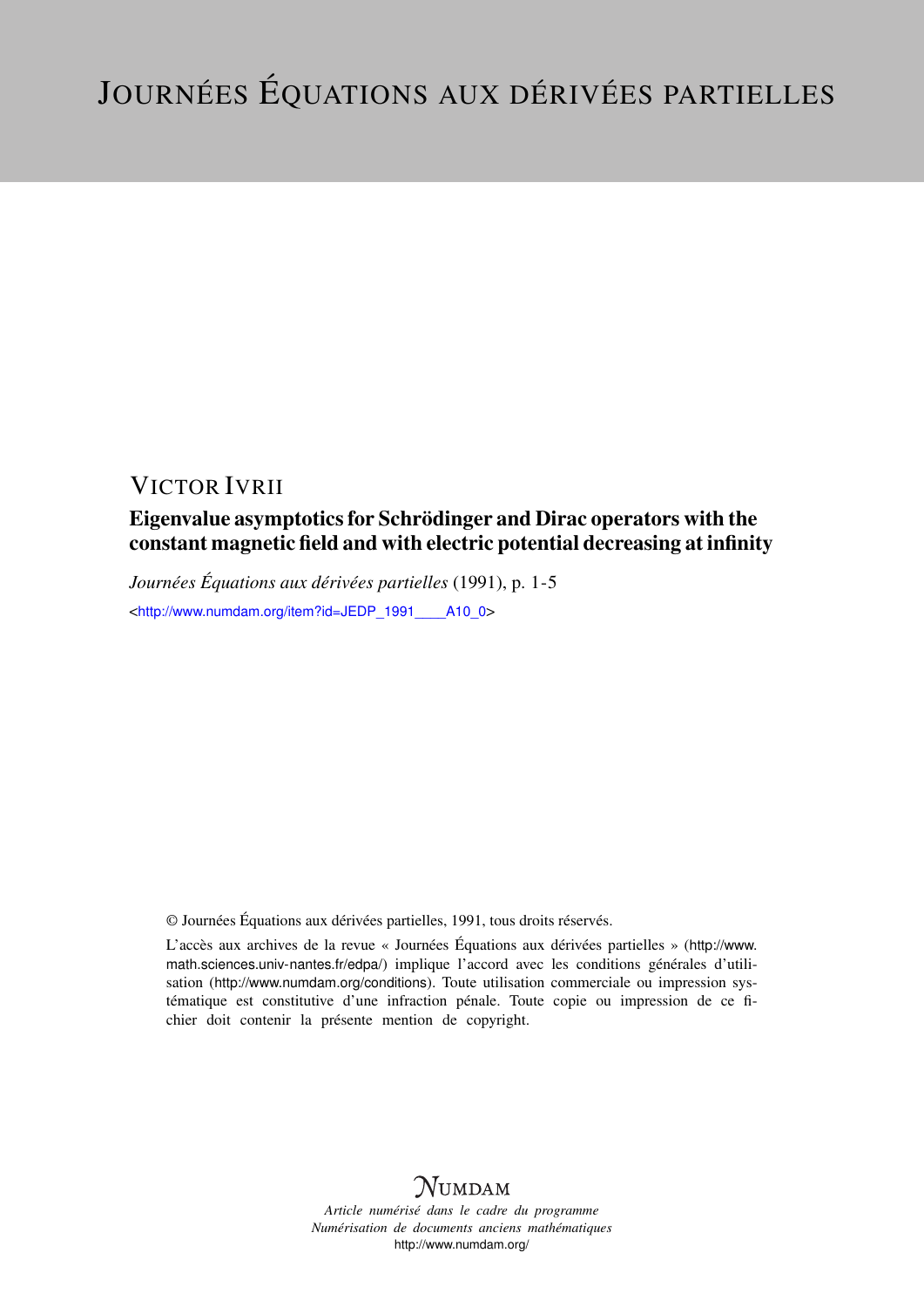## **EIGENVALUE ASYMPTOTICS FOR SCHRODINGER AND DIRAC OPERATORS WITH THE CONSTANT MAGNETIC FIELD AND WITH ELECTRIC POTENTIAL DECREASING AT INFINITY**

### Victor IVRII (Ecole Poly technique)

In this lecture we consider the Schrödinger and Dirac operators in  $R<sup>d</sup>$  ( $d=2,3$ ) with a constant non-zero magnetic field and with electric potential decreasing at infinity and we derive the asymptotics of the eigenvalues of these operators tending to the boundary of the essential spectrum. Moreover, certain generalizations are discussed.

1. Namely, let us consider the Schrödinger operator

$$
A_{\rm S} = P_j g^{jk} P_k + V
$$

and Dirac operator

$$
A_{\rm D} = \frac{1}{2}\sigma_l(\omega^{jl}P_j + P_j\omega^{jl}) + \sigma_0 m + V \cdot I
$$

 $\text{where } P_j = D_j - V_j, \, g^{jk} = g^{kj}, \, V_j, \, V \text{ are smooth real-valued functions,}$  $(\sigma_0, ..., \sigma_d)$  are Dirac matrices (see [7] e.g.),  $g^{jk} = \omega^{jl} \omega^{kr} \delta_{lr}$  in the Dirac operator case and we use the Einstein summation rule. We assume that

(1) 
$$
c^{-1}|\xi|^2 \leq g^{jk}\xi_j\xi_k \leq c|\xi|^2 \quad \forall x, \xi.
$$

Let us introduce tensor intensity  $F_{ik} = \partial_k V_i - \partial_j V_k$  of the magnetic field. We assume that  $(F_{jk}) \neq 0$ .

First of all in the case when  $g^{jk}$ ,  $\omega^{jl}$  and  $F_{jk}$  are constant,  $V = 0$ the spectra of these operator are known: for  $d=2$  these operators have pure point infinite multiplicity spectra and

$$
Spec (A_S) = \{(2j + 1)F, j \in \mathbb{Z}^+\},
$$

 $X-1$  Typeset by  $A_{\mathcal{M}}S$ -**T**<sub>E</sub>X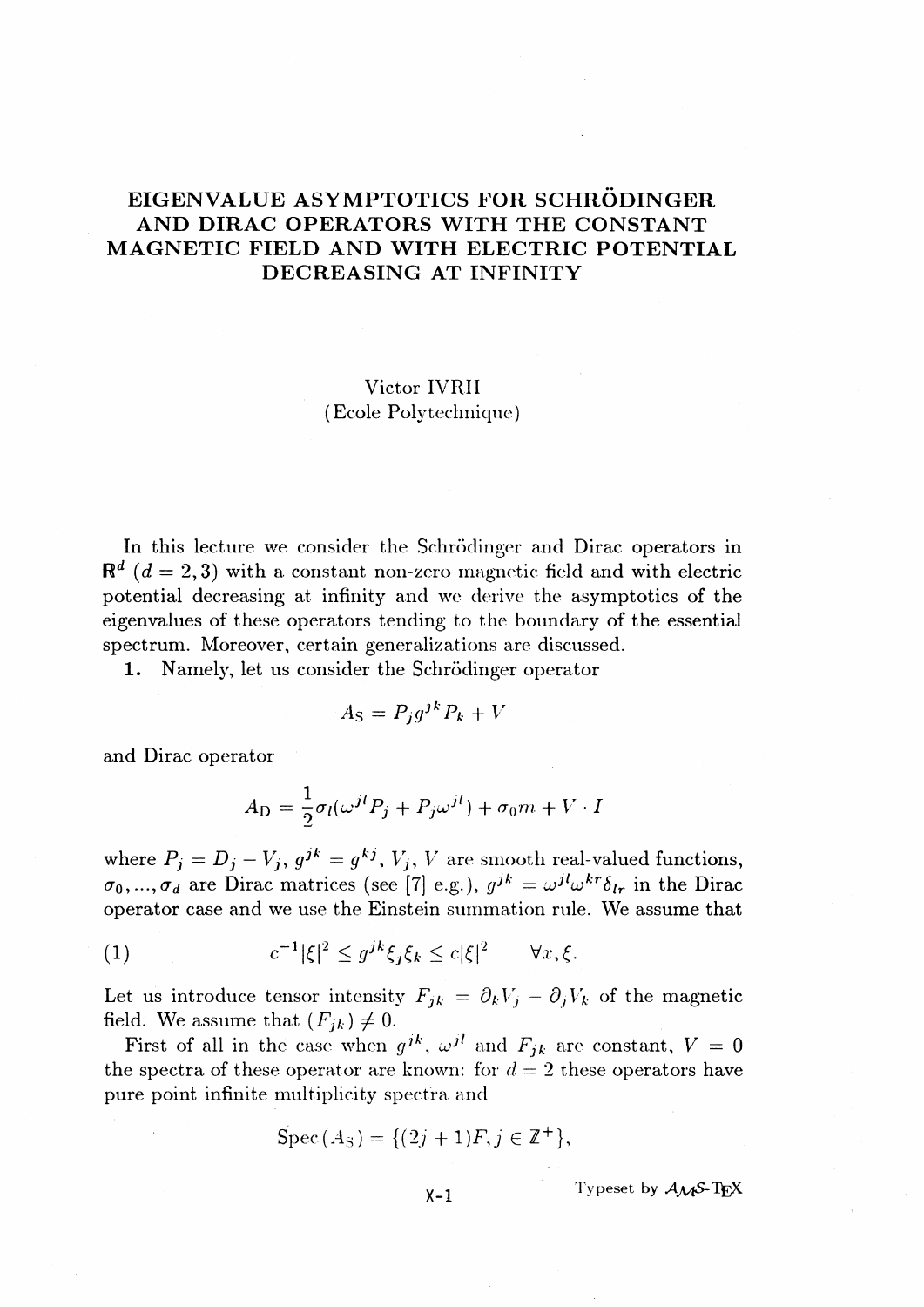# $Spec(A_D) = \{ \zeta \sqrt{2jF+m^2}, j \in \mathbb{Z}^+, \zeta = \pm 1, (j,\zeta) \neq (0,\zeta) \}$

where  $F = (\frac{1}{2} g^{jk} g^{lr} F_{il} F_{kr})^{1/2}$  is a scalar intensity of the magnetic field,  $\mathbb{Z}^+ = \{0,1,2,...\}$  and we assume without loss of generality that  $\sigma_0\sigma_1\sigma_2 =$  $i\varsigma I$ , det $(\omega^{jk}) > 0$  and  $F_{12} > 0$ . On the other hand for  $d = 3$  these spectra are absolutely continuous and  $Spec (A_S) = [F, \infty)$ ,  $Spec (A_D) =$  $(-\infty, m] \cup [m, \infty)$ . Moreover in the multi-dimensional case these spectra are known (see [8] e.g.); in particular, these spectra are pure point of infinite multiplicity if rank  $(F_{jk}) = d$  and they are absolutely continuous otherwise.

Let us perturb these operators by potential *V* tending to 0 at infinity. Moreover, we can consider more general perturbations: we can assume that  $g^{jk}$ ,  $\omega^{jl}$  and  $F_{jk}$  tend at infinity to constants. Then for  $d = 2$  every former eigenvalue  $\lambda$  (of infinite multiplicity) will be separated into the sequence of eigenvalues  $\lambda_n$  tending to  $\lambda$  and the question is to obtain the asymptotical distribution of  $\lambda_n$ . The asymptotics of the eigenvalue counting function with highly accurate remainder estimates were obtained in [4,6] and it is not difficult to generalize the results of this paper to the case when rank  $(F_{ik}) = d$  and  $\lambda$  appears only once in the list of eigenvalues of the non-perturbed operator given by formula (6.1.8) in [8].

Let us consider the case  $d = 3$ . In this case there arises a sequence of eigenvalues tending to the bottom F of  $Spec_{ess}(A_S)$  or to boundaries  $\pm m$ of  $Spec_{ess}(A_D)$ . So the question is to obtain the asymptotical distribution of these eigenvalues. In the case when *V* decreases slowly enough the asymptotics of the eigenvalue counting function with accurate remainder estimates were obtained in [2,3,5]. In particular, under appropriate conditions in these notes was treated the case when  $V^1$  decreases as  $|x|^2$ with  $p \in (-1,0)$  and the asymptotics of  $N^-(\bar{F}-\varepsilon)$  were derived for the Schrödinger operator and asymptotics of  $N(m - \epsilon_0, m - \varepsilon)$  and of  $N(-m+\varepsilon, -m+\epsilon_0)$  were derived for the Dirac operator where  $N({\lambda}_1, {\lambda}_2)$ is the number of eigenvalues lying in the interval  $[\lambda_1, \lambda_2)$  with  $\lambda_2 > \lambda_1$ ,  $N^{-}(\lambda) = N(-\infty, \lambda), \varepsilon \to +0$  and  $\epsilon_0 > 0$  is a small enough constant. The principal parts of these asymptotics are  $\leq \varepsilon^{(3+p)/2p}$  and the remainder estimates are  $O(\varepsilon^{1/p})$ . So in the limit case  $r = -1$  we obtain formally estimates  $N^{-}(\bar{F}-\varepsilon) = O(\varepsilon^{-1})$  and  $N(m-\varepsilon_0,m-\varepsilon) = O(\varepsilon^{-1})$ . Compare with the classical case  $F = 0$  when the principal parts of asymptotics timates  $N^-(F - \varepsilon) = O(\varepsilon^{-1})$  and  $N(m - \varepsilon_0, m - \varepsilon) = O(\varepsilon^{-1})$ . Compare<br>with the classical case  $F = 0$  when the principal parts of asymptotics<br>are  $\approx \varepsilon^{d(p+1)/2p}$  and the remainder estimates are  $O(\varepsilon^{(d-1)(p+1)/2p})$  and in the limit case  $p = -1$  one has formally  $O(1)$ . This difference is linked with the following principal difference: In the classical case  $F = 0$  the ex-

<sup>&</sup>lt;sup>1</sup> For the Schrödinger operator one should replace V here and in what follows at this subsection by  $V^* = V + F - \bar{F}$ ,  $\bar{F} = \lim_{|x| \to \infty} F$ .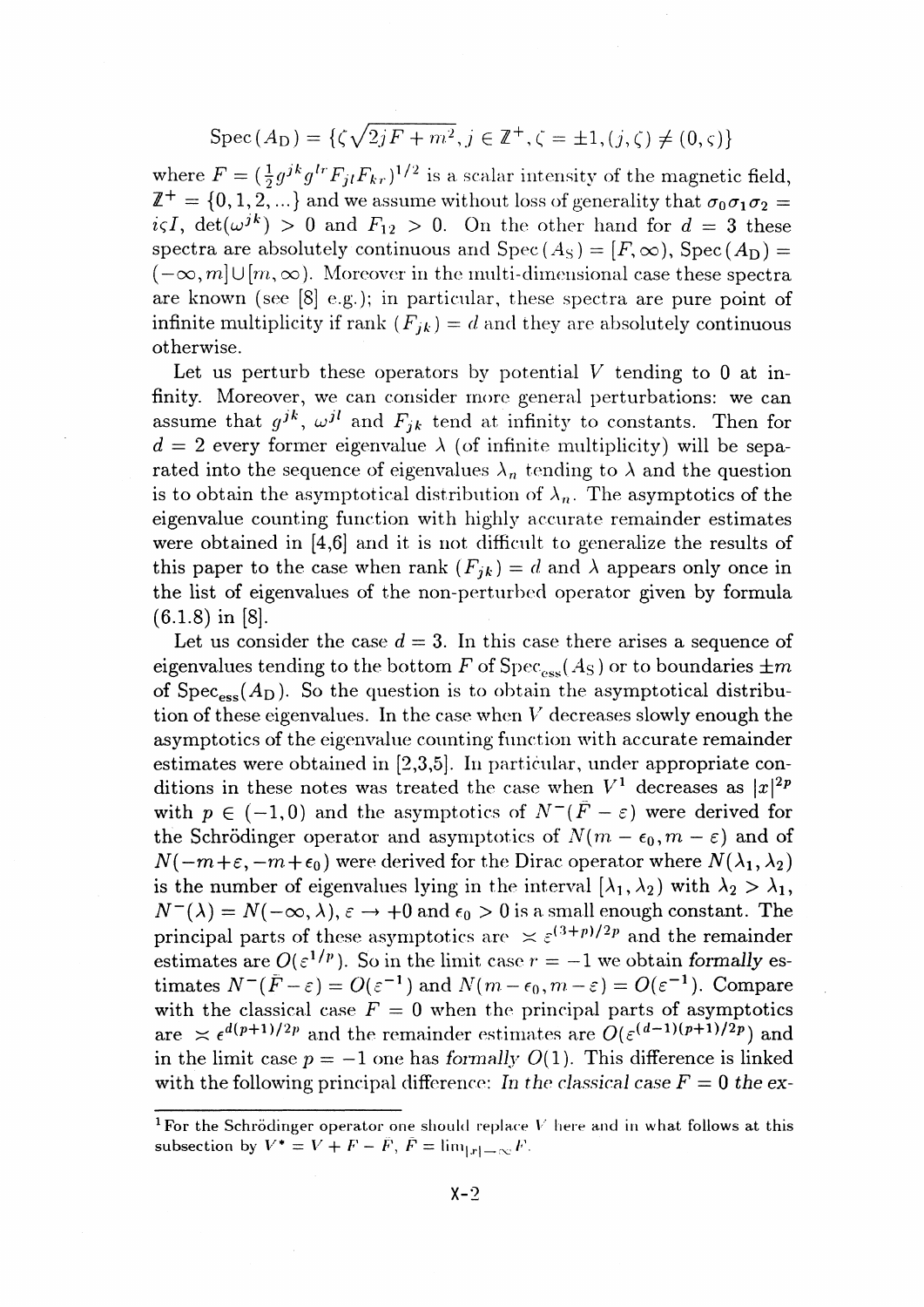*ponent p* =  $-1$  *is critical in the sense that for p*  $\lt -1$  *there is only finite number* of eigenvalues. In our case (under appropriate condition to the *sign of V or V<sup>\*</sup>) there is infinite number of eigenvalues for every*  $p < 0$ and the exponent  $r = -1$  is critical only in the sense that asymptotics *derived in* [2,3,5] *fail for*  $p \le -1$ . So the problem is to derive asymptotics in the case  $r \leq -1$ . And in the remainder part of this lecture asymptotics in the case  $d = 3$ ,  $p < -1$  will be presented. The asymptotics of this type were obtained few years ago *by* Alexander Sobolev [14]; see also the related papers [10-13,15-17]. However he obtained no remainder estimate and so the problem was to derive asymptotics with accurate remainder estimates. During few years I considered this problem as a challenge because I was unable even to reprove the results of A.Sobolev by my methods. Concluding this section I would like to notify that results of the type " $d = 3$ ,  $p > -1$  can be generalized to the case  $d > 3$  provided  $|F_{ik}| \leq c$  and  $Spec(F_{ik}) \cup (-\epsilon_0, \epsilon_0) = \emptyset$  for all x with some constant  $\epsilon_1 > 0$ . The open problem is to drop this condition.

**2.** So let us assume that  $d=3$ . Moreover, for the Dirac operator let us assume that  $m > 0$  (otherwise  $Spec_{\text{ess}}(A) = \mathbb{R}$ ). Without loss of generality one can assume that  $m = 1$  and that  $\sigma_i$  are  $4 \times 4$ -matrices (see [7,9]). For the Dirac operator we treat eigenvalues tending to  $1-0$ .

Let us introduce the vector intensity  $F^j$  of the magnetic field:  $F^j =$  $\frac{1}{2} \epsilon^{jkl} F_{kl}$  where  $\epsilon^{jkl}$  is absolutely skew-symmetric pseudo-tensor with  $\epsilon^{123} = 1/\sqrt{g}$ ,  $g = \det(g^{jk})^{-1}$ . Let us assume that

(2) 
$$
F^2 = F^3 = 0
$$
,  $g^{13}g^{23} = 0$  for  $|x| \ge c$ 

(under reasonable conditions we can reach it by the appropriate change of variables). Without loss of generality one can assume that  $V_3 = 0$ (one can always reach it by appropriate gradient transform; see [8,9] e.g.)

Moreover let us assume that

(3) 
$$
|D^{\alpha}(g^{jk}-\delta_{jk})| \leq c\langle x\rangle^{-\delta-|\alpha|},
$$

(4) 
$$
|D^{\alpha}(F^3 - \tilde{F})| \leq c\langle x \rangle^{-\delta - |\alpha|},
$$

(5) 
$$
|D^{\alpha}V^*| \le c\langle x\rangle^{2p-|\alpha|} \qquad \forall \alpha : |\alpha| \le K
$$

where *K* is large enough,  $\langle x \rangle = (|x|^2 + 1)^{1/2}, \delta > 0, p < -1, \bar{F}$ const  $\neq 0$  (without loss of generality one can assume that  $F = 1$ ) and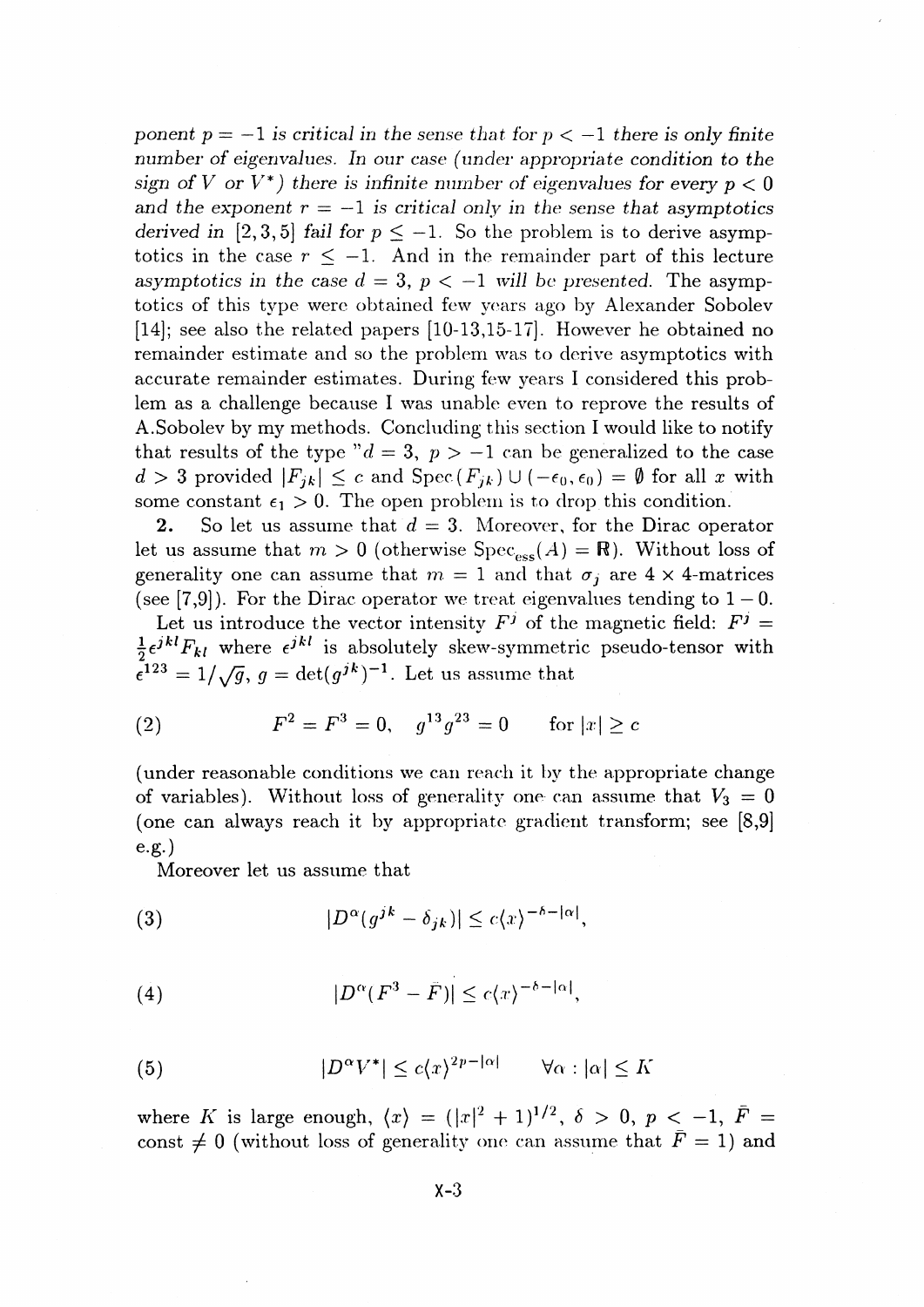$V^*$  is an effective potential:  $V^* = V + F - \bar{F}$  for the Schrödinger operator,  $V^* = (V^2 - m^2)/2m$  for the Dirac operator.

Let us consider the auxiliary operator  $A = g^{33}D_3^2 + V'$  on  $\mathbb{R} \ni x_3$ depending on  $x' = (x_1, x_2)$ .

LEMMA 1. Let all the conditions  $(1) - (5)$  be fulfilled. Then

*(i) The number of negative eigenvalues of A is finite;*

*(ii)* For  $|x'| > C$  the number of negative eigenvalues of A doesn't *exceed 1;*

 $(iii)$  *If* 

(6) 
$$
W(x') = -\int_{-\infty}^{\infty} V'(x', x_3) dx_3 \geq c^{-1} \langle x' \rangle^{1+2p}
$$

*then for*  $|x'| \ge C$  *operator A has exactly one negative eigenvalue*  $\lambda(x')$ *and*

(7) 
$$
|D^{\alpha}\lambda| \le c\langle x'\rangle^{2+4p-|\alpha|} \quad \forall \alpha : |\alpha| \le K-2,
$$

(8) 
$$
|\lambda + \frac{1}{4}W(x')^2| \leq \langle x' \rangle^{4p - \delta'}
$$

with  $\delta' > 0$ .

The principal result of this lecture is the following

**THEOREM** 2. Let conditions  $(1) - (4)$  be fulfilled and  $\delta > 2$ . Moreover, let condition (5) be fulfilled for all  $x : |x| \ge c$  and let us assume *that*

(9) 
$$
|dW| \geq c^{-1}|x'|^{2p} \quad \forall x': |x'| \geq c.
$$

*Then asymptotics*

(10) 
$$
\nu(\varepsilon) = (2\pi)^{-1} \bar{F} \int_{\{-\lambda(x')\geq \varepsilon\}} dx' + O(1)
$$

*holds as*  $\varepsilon \rightarrow +0$  where  $\nu(\varepsilon) = N(1 - \varepsilon)$  and  $\nu(\varepsilon) = N(1 - \varepsilon_0, 1 - \varepsilon)$  for *Schrödinger and Dirac operators respectively,*  $\epsilon_0 > 0$  *is a small enough constant and*

(11) 
$$
\nu(\varepsilon) \asymp \varepsilon^{1/(1+2p)}.
$$

Moreover, these *asymptotics remain true if one replaces g <sup>33</sup> by* 1 *in the definition of A and \. Moreover, these asymptotics remain true if one replaces*  $\lambda$  *by*  $-\frac{1}{4}W^2$ .

 $X - 4$